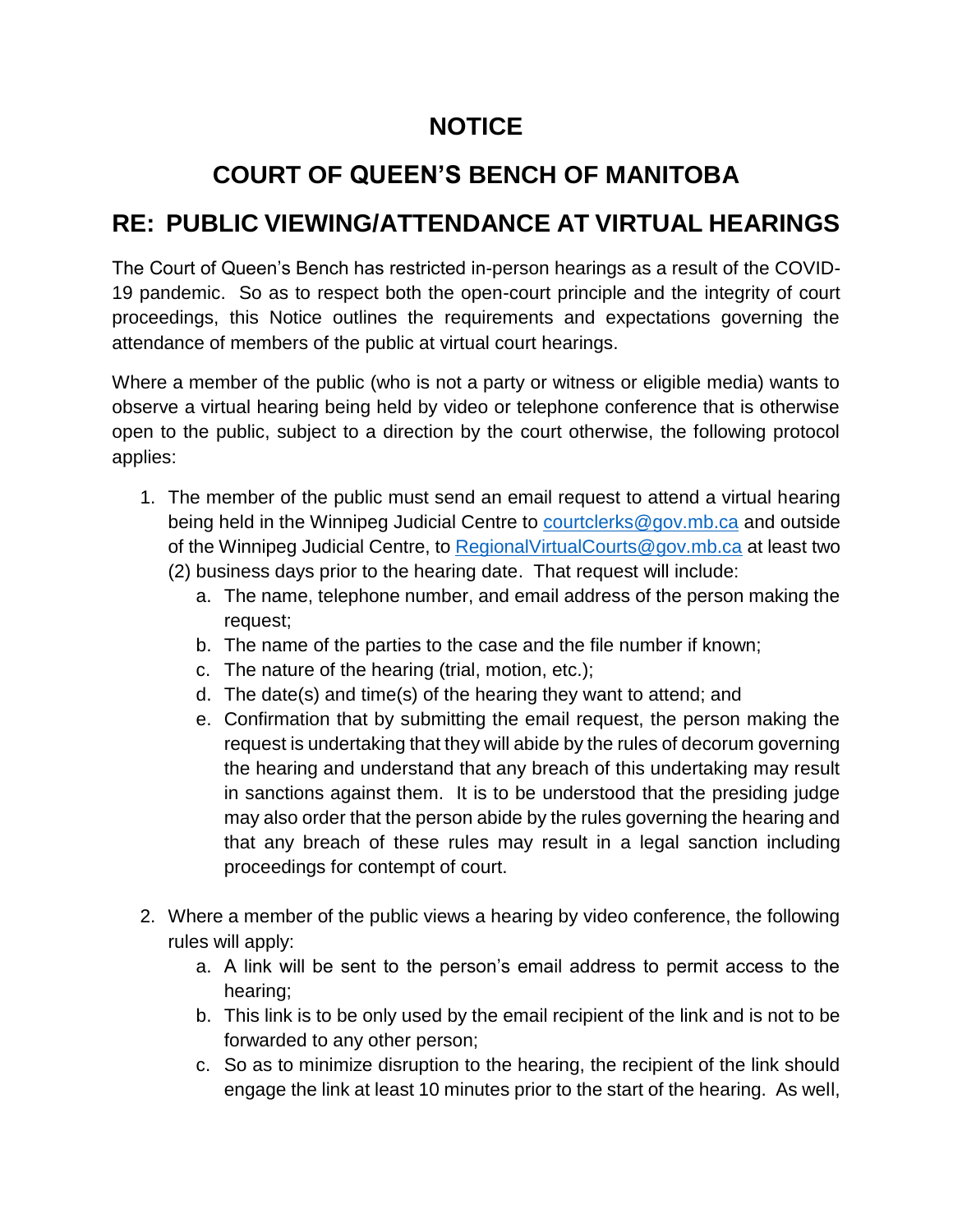after the hearing has commenced, if the user disconnects from the link, he or she should not re-engage the link as it is disruptive to the hearing;

- d. At the outset of the hearing, the presiding judge or clerk may confirm the identity of the person who is viewing the hearing as well as the rules and any order applicable to such viewing;
- e. During the hearing, the person's microphone must be muted;
- f. The presiding judge may direct whether the person's video camera must be on or off;
- g. There must not be any disruption to the hearing caused by the person's access to the hearing;
- h. The video conference hearing must not be recorded in any manner including on the Teams or other platform used for the video conference or on a separate recording device of any kind; and
- i. The video conference hearing must not be rebroadcast, published, or otherwise disseminated in any manner.
- 3. Where a member of the public attends a hearing by telephone conference, the following rules will apply:
	- a. Shortly before the start of the hearing, the clerk will call the person's telephone number (as listed on the original email request to attend) to permit access to the hearing;
	- b. In the event that the clerk provides a person with call-in particulars, these call-in particulars are to be used only for the specific hearing for which they are provided. In no situation can the call-in particulars be again used for another hearing without making a new email request to attend;
	- c. At the outset of the hearing, the presiding judge or clerk may confirm the identity of the person who is listening to the hearing as well as the rules and any order applicable to such attendance;
	- d. During the hearing, the person's microphone must be muted and the person's phone not put on "hold" (so as to avoid any "hold" sounds);
	- e. There must not be any disruption to the hearing caused by the person's access to the hearing;
	- f. The telephone conference hearing must not be recorded in any manner including on the telephone being used for the telephone conference or on a separate recording device of any kind; and
	- g. The telephone conference hearing must not be rebroadcast, published, or otherwise disseminated in any manner.

As noted, this protocol applies to a member of the public who is not a party or a witness. As with any judicial proceeding, where a matter is proceeding remotely, witnesses must abide by any order excluding witnesses from a hearing. It is understood that the presiding